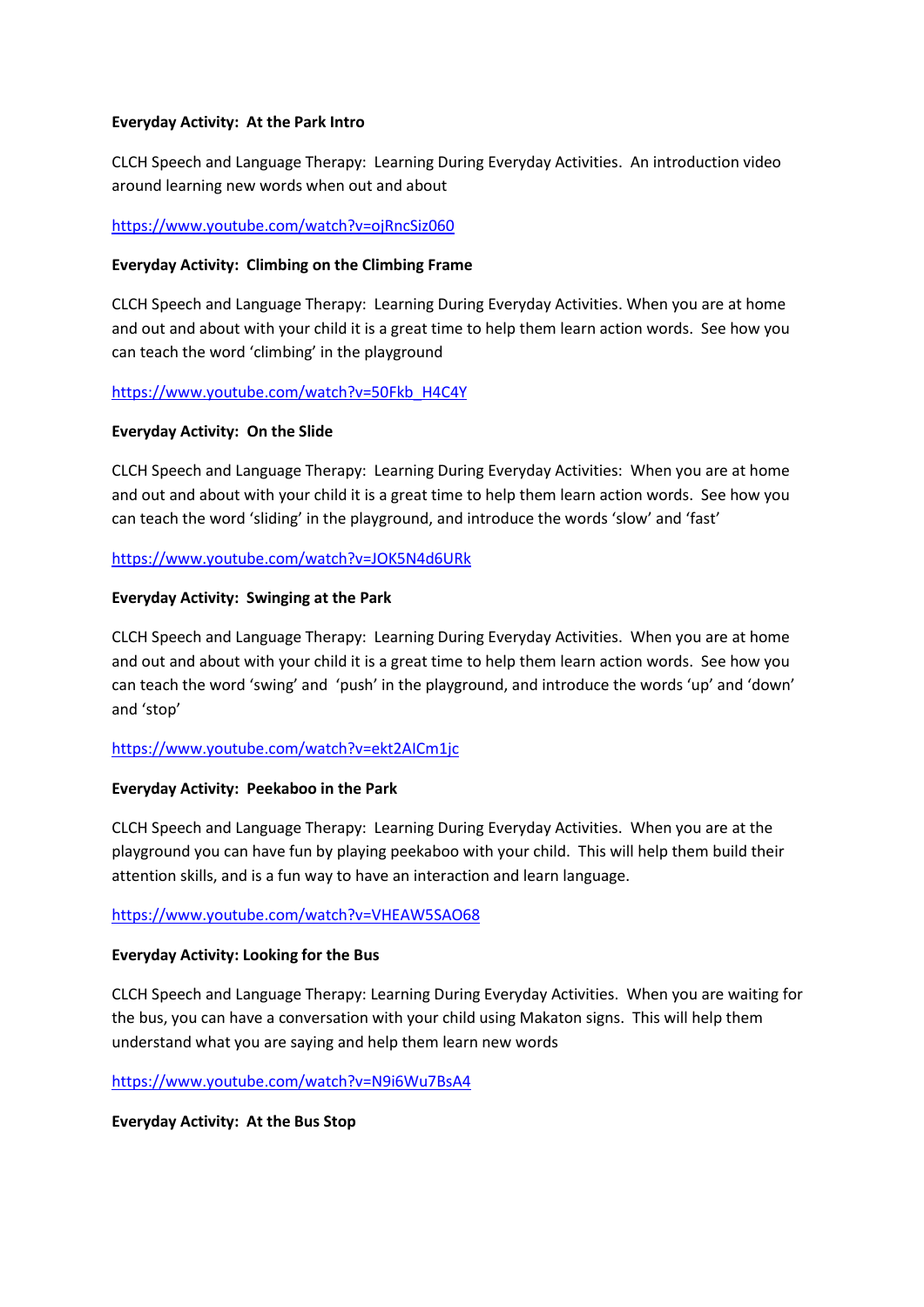CLCH Speech and Language Therapy: Learning During Everyday Activities. While you are waiting for the bus, it is a great time to have a conversation. Talk about what you can see around you, using Makaton signs to help your child understand and learn new words.

# <https://www.youtube.com/watch?v=cJrE3M56wXk>

# **Everyday Activity: 'Creative Stupidity' in the Shop**

CLCH Speech and Language Therapy: Learning During Everyday Activities. When you do the 'unexpected' with your child in a fun way, it is a good opportunity to make them laugh and an opportunity for them to communicate with you. Have fun being silly together!

# <https://www.youtube.com/watch?v=2TuIRM62SdU>

### **Everyday Activity: Offering Choices in the Shop**

CLCH Speech and Language Therapy: Learning During Everyday Activities. When you are out shopping it is a great time to offer choices. It gives your child an opportunity to have something to communicate about

# <https://www.youtube.com/watch?v=vt3JRWByCes>

# **Everyday Activity: Singing in the Park**

CLCH Speech and Language Therapy: Learning During Everyday Activities. When you are in the park you can sing to your child. Singing helps children learn new words and is a great time to help them with their talking and communication

### <https://www.youtube.com/watch?v=ATYCGC2ShLI>

### **Everyday Activity: Tickling**

CLCH Speech and Language Therapy: Learning During Everyday Activities. Tickling is a good opportunity for your child to start an interaction and respond to you. It can be a great time to learn body parts as well. Have fun playing tickling games!

### <https://www.youtube.com/watch?v=1qk82FpLVTs>

### **Everyday Activity: Toys at Home- the Car Run**

CLCH Speech and Language Therapy: Learning During Everyday Activities. A car run is a great toy that you can use at home to support attention and listening, taking turns and communication skills.

<https://www.youtube.com/watch?v=MFhgu4O6mWo>

### **Everyday Activity: Sharing Books**

CLCH Speech and Language Therapy: Learning During Everyday Activities. Sharing books is a great time to support language development. You don't have to read all the words, you can talk about what is happening in the pictures, and use Makaton signs to support your language.

<https://www.youtube.com/watch?v=mA3rGzfJev8>